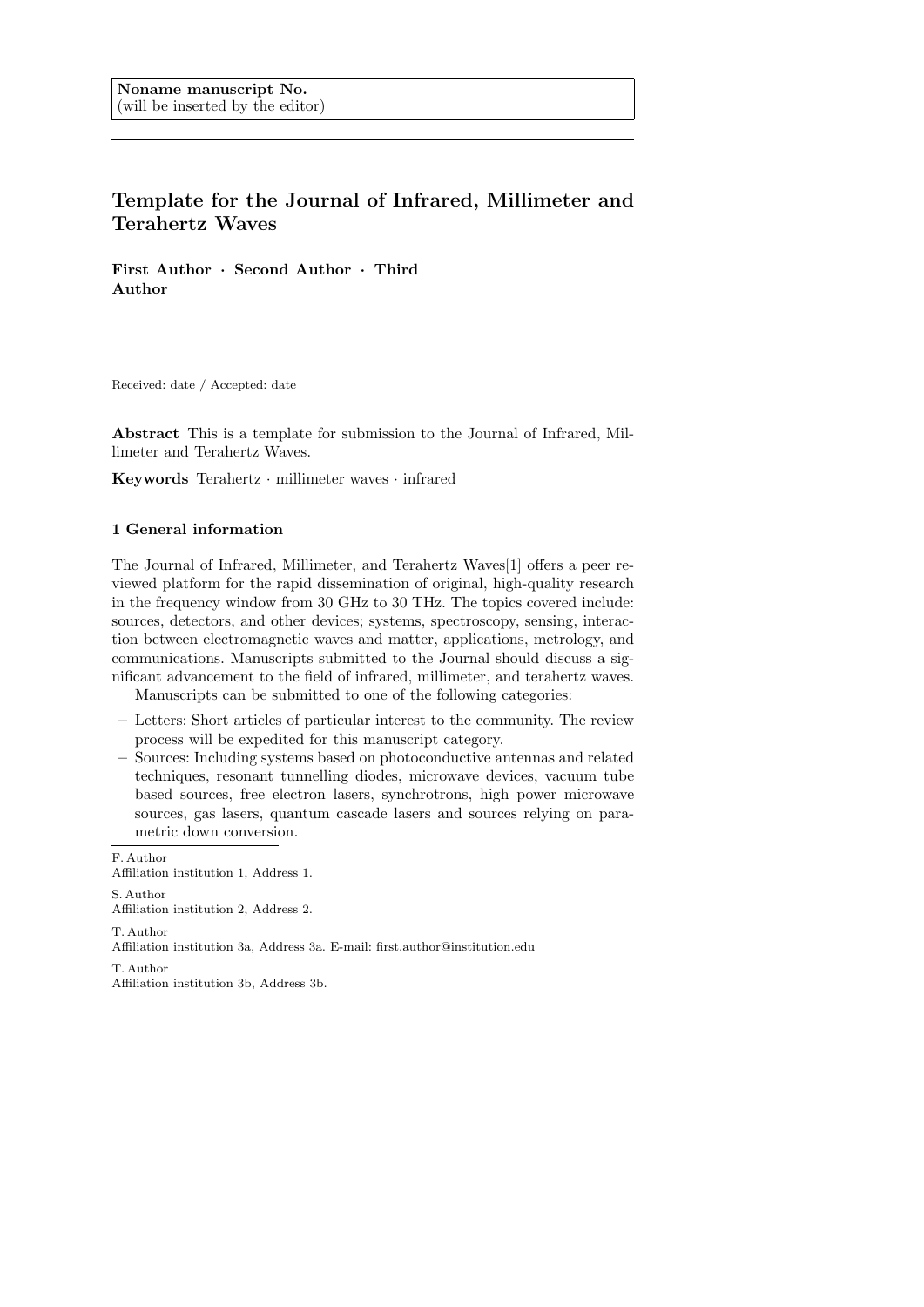- Detectors: THz detectors, detector arrays or part of detectors such as mixers or antennas. Devices: Modulators, reflectors, filters and waveguides as well as metamaterial-based devices.
- Systems: Including entire emitter-receiver systems, imaging systems, characterization of systems, but also data extraction algorithms and metrology problems.
- Spectroscopy: Interaction between THz waves and all states of matter; includes THz spectroscopy on solids, liquids, gases, and plasmas. Applications: Manuscripts which discuss possible applications e.g. e.g. for industrial inspection, bio-medical sensing, material science, and communications.

The Journal provides peer-reviewed rapid dissemination of original research in the frequency range between 30 GHz and 30 THz

#### 2 Aims and Scope

The Journal of Infrared, Millimeter, and Terahertz Waves offers a peer reviewed platform for the rapid dissemination of original, high-quality research in the frequency window from 30 GHz to 30 THz. The topics covered include: sources, detectors, and other devices; systems, spectroscopy, sensing, interaction between electromagnetic waves and matter, applications, metrology, and communications.

Purely numerical work, especially with commercial software packages, will be published only in very exceptional cases. The same applies to manuscripts describing only algorithms (e.g. pattern recognition algorithms).

Manuscripts submitted to the Journal should discuss a significant advancement to the field of infrared, millimeter, and terahertz waves. Manuscripts not fitting the aims and scope, and minor extensions or copies of previous work, will not be considered for publication.

There are seven categories in which manuscripts will be considered.

## 2.1 Letters

Letters should be of particular interest to the community and they should be short in length. The number of figures is limited to three, the abstract should not be longer than 80 words, the main text should not exceed 1,000 words (1,250 words for two figures), the number of references is limited to fifteen. The review process will be expedited for this manuscript category.

#### 2.2 Sources

All manuscripts discussing sources should be submitted to this category. Examples include systems based on photoconductive antennas and related techniques, resonant tunneling diodes, microwave devices, vacuum tube based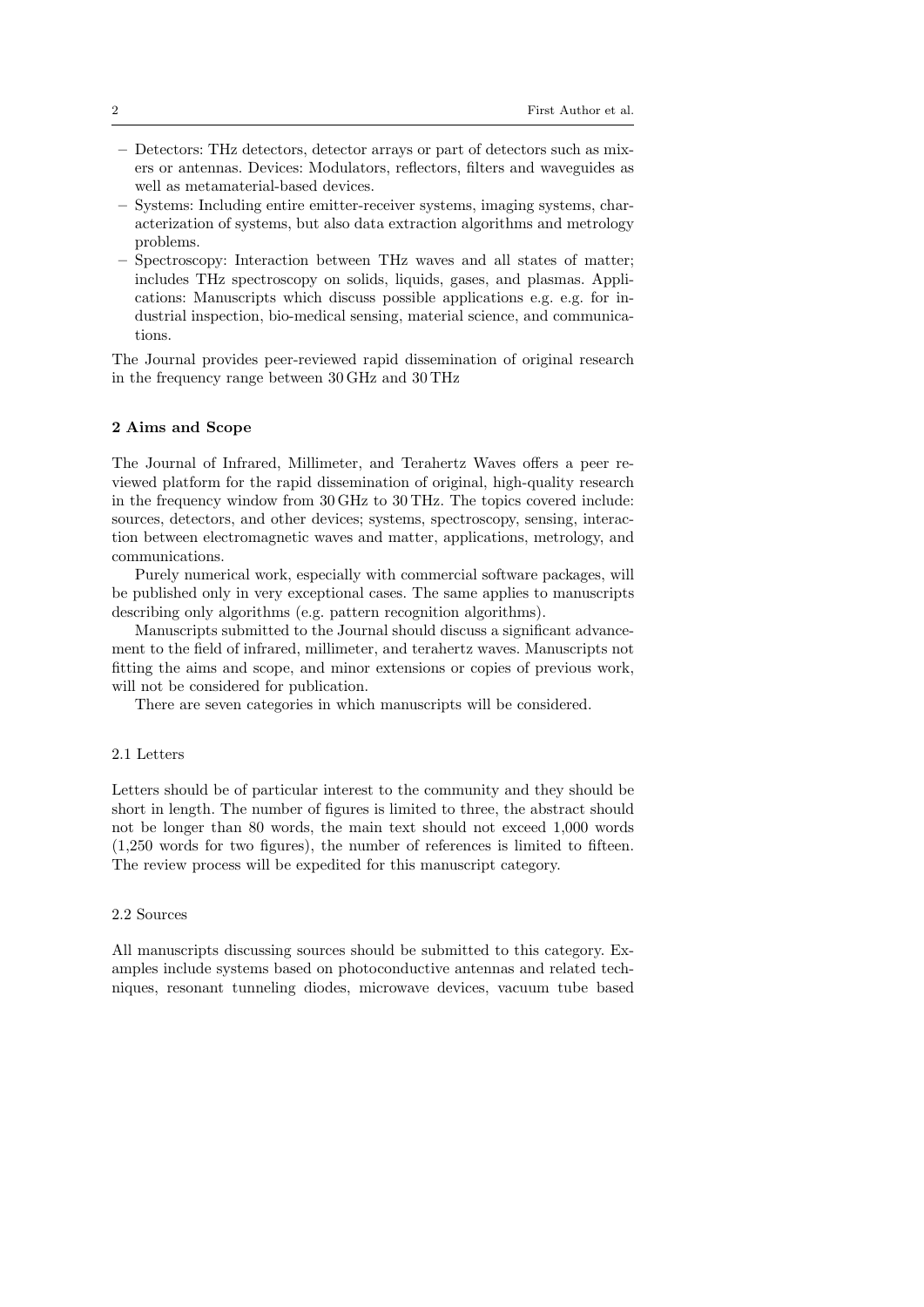sources, free electron lasers, synchrotrons, high power microwave sources, gas lasers, quantum cascade lasers and sources relying on parametric down conversion.

#### 2.3 Detectors

All manuscripts discussing THz detectors or detectors arrays or part of detectors such as mixers or antennas should be submitted to this category.

#### 2.4 Devices

Examples for this category are modulators, reflectors, filters, waveguides as well as metamaterial based devices.

#### 2.5 Systems

Manuscripts which discuss system aspects should go in this category. This could be reports on entire emitter-receiver systems, imaging systems, characterization of systems, but also data extraction algorithms and metrology problems.

#### 2.6 Spectroscopy

Manuscripts which discuss the interaction between THz waves and all states of matter should be submitted to this category. This includes THz spectroscopy on solids, liquids, gases, and plasma.

#### 2.7 Applications

Manuscripts which discuss possible applications e.g. for industrial inspection, bio-medical sensing, material science, and communications should go in this category.

# 3 Figures

Figures should be presented as part of your submission in the aproximate position that they will appear in the final form, ie. not at the end of the manuscript. They should be cited in order along the text like this 1.

On addition, plots should always have properly labeled axis with the corresponding units, the font size of the axis and any other text appearing in the figures should be adjusted in such a way that it equal or greater than the font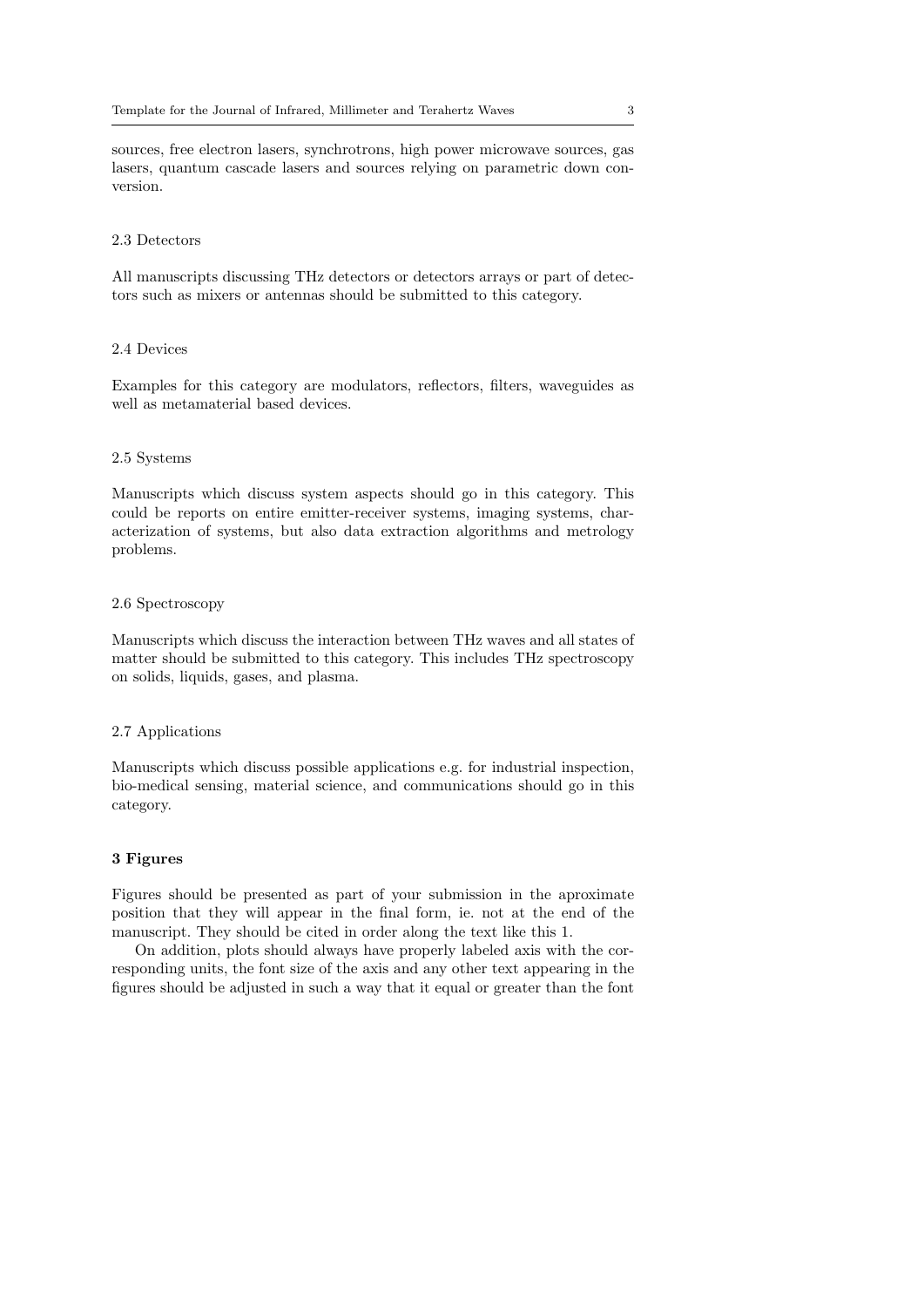

Fig. 1 Please make a description of your figure here.

size of the main text. Sub-figures should be integrated in a single graphical file, and each panel should be properly labeled and described in the caption and the text.

#### 4 Equations

Equations are an imporant part of a submission. Please use standard AMS characters and notation. All varaibles and costants should be defined in your text. In addition, equations are part of the text narrative, not separate items, therfore appropriate punctiuation should be used. The following paragraph is an example.

The Mie theory of scattering, allows us to calculate the scattering cross section  $\sigma$  of a spherical particle of radius a with a given refractive index as a series of terms that involve the spherical Bessel and Newmann functions. While we will not discuss the details here, this allows us to calculate the transmittance of a particle powder layer, by approximating the particles by spheres. In order to model our powder mixture experiment, where particles of similar sizes but different refractive indices are combined, it can be demonstrated that the transmittance of such sample is given by

$$
T = \exp\left(-\frac{\sigma_{\text{CA}}dN\eta + \sigma_{\text{RCM}}dN(1-\eta)}{2}\right),\tag{1}
$$

where  $N = a^{-3}$  is the density of particles, d is the powder layer thickness, the cross-sections for CA  $\sigma_{\text{CA}}$  and RCM  $\sigma_{\text{RCM}}$  are calculated for the complex refractive indices shown in the inset to Fig. 1a, which correspond to CA and RCM respectively, and  $\eta$  is the fraction of anthracite particles.